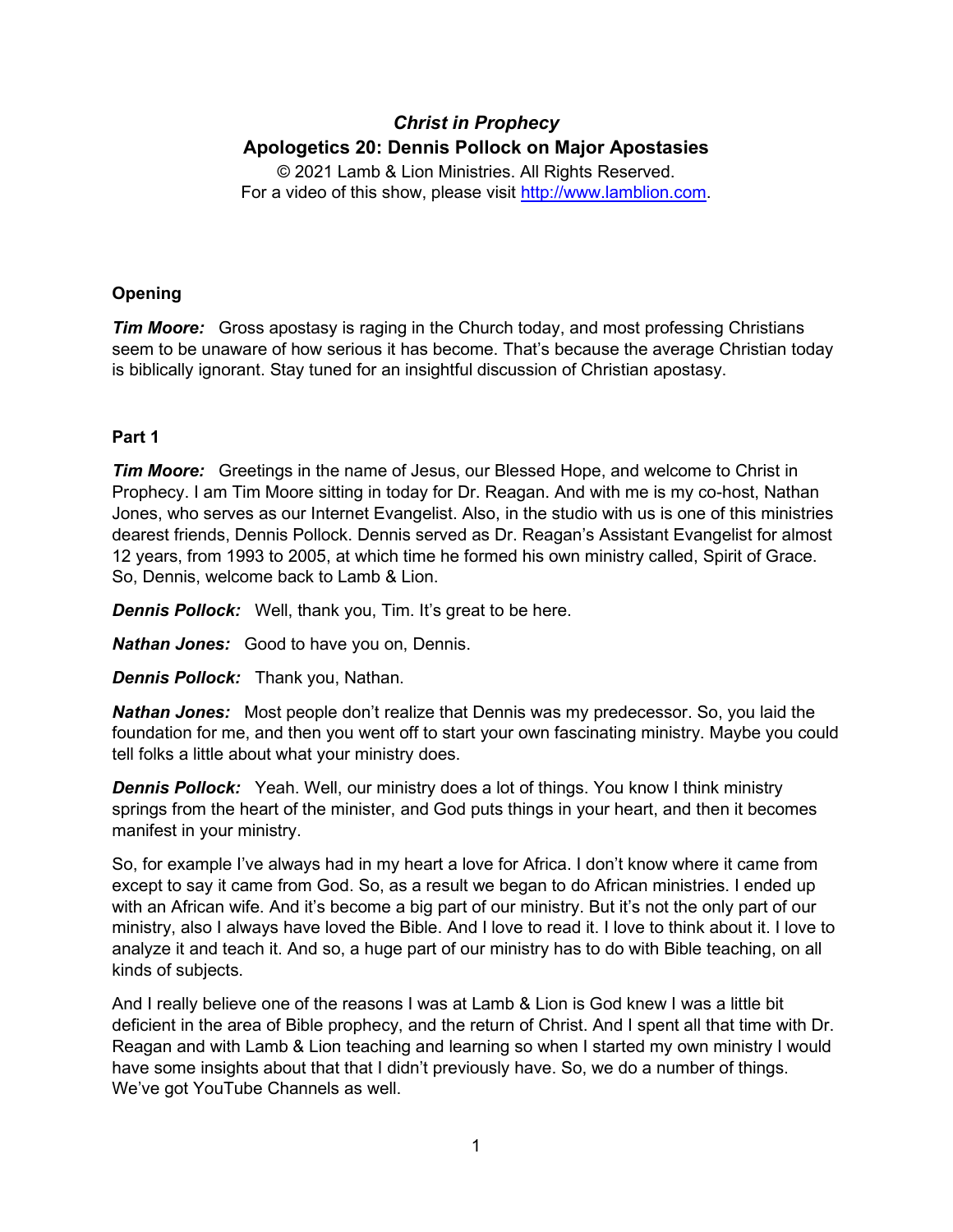*Nathan Jones:* And you have a fantastic outreach to people with diabetes, right?

*Dennis Pollock:* Yeah, that has been a big shocker in my life. My mom had diabetes, had her legs amputated. And it started coming after me. And I realized I had some serious blood sugar issues. And so, I found some answers. I prayed. It's what we Christian do. God showed me some things. Brought my glucose levels down. And now I've got a YouTube channel that's just got huge numbers of people watching.

*Tim Moore:* Fantastic. Well, you mentioned having insights that the Lord lays on your heart. So, today we want to look at some of the insights that you have, and that we want to share with our viewers regarding apostasy in the Church. And so, I'd like to first define our terms. So, how would you define apostasy? And how does that differ from heresy as it affects the Church?

*Dennis Pollock:* Well, I would say apostasy and heresy are two close friends.

*Tim Moore:* Yes, they are.

**Dennis Pollock:** Apostasy, and we were talking about that earlier, is probably more a drifting away from standard orthodox biblical Christianity, towards something that is much less than that, and often becomes very dangerous. With heresy, and you maybe can give a more specific definition, in my mind heresy relates to maybe a specific doctrine that you just totally miss. What do you think? What would you say is the difference?

*Tim Moore:* Well, I agree with you, apostasy too often is a drifting away. In other words what once was grounded and certain, biblically grounded, whether an individual or an entire church begins to drift to where they no longer are standing where they once were, and they no longer believe what are the tenets of the faith. Whereas heresy is a specific doctrine that sometimes gets added to or adulterated in the terminology to where we are adding things that are not scriptural.

We could call an apostasy kind of a movement in terms of the churches position on marriage. Too many people now are becoming very mushy on the issue of marriage. Many pastors are afraid to talk about the sin, sexual sin, of even cohabitation or other sexual sins. And that is not our focus today, but that has been a clear drift from biblical principles. So, I think that is where we are going today is the drift we see in the Church away from what God has revealed. And we want to focus on that especially with regard to His Son. Nathan.

*Nathan Jones:* Well to add to that, I think one seems to be focused more too on a willingness, a desire to break from Christian orthodoxy. The other one seems to be built into ignorance. It's an accidental happening. You put your desires for what the Bible should say, over the Bible. So, there is almost one that you are trying to change the biblical doctrine of the Church, and the other that it's through ignorance, or your own personal things that you are changing the direction of the Church.

*Tim Moore:* Well, one of the things that Denise mentioned built on that very idea is the fact that too often apostasy arises because churches are ignoring, at least a good portion, of the Word of God. They preach on favorite passage, or favorite stories but they don't preach the whole counsel of God. And of course, this particular episode was sparked when Dr. Reagan saw a conversation that you had regarding apostasy in the Church today. And in the message you read a letter from a fella who wanted to respond to one of your messages. And he made this outrageous comment, he said, "The teachings of Jesus have nothing to do with modern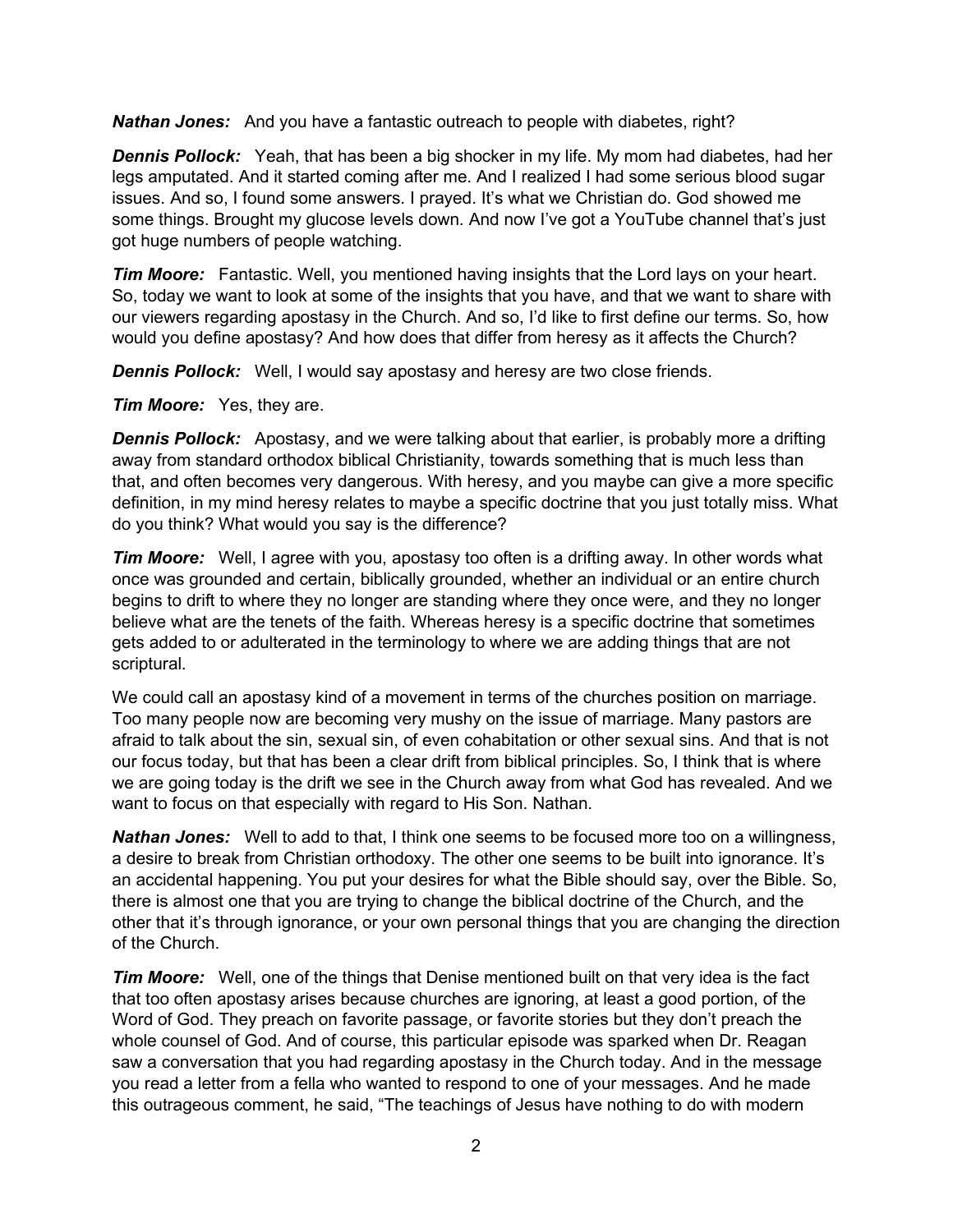Christianity." Instead, he argued that Christian should pay attention only to the grace teachings of Paul. What was your response?

*Dennis Pollock:* Well, the first response in my heart was just shock. That anybody could say, and who professes Christianity that Christianity has nothing to do with the teachings of Jesus. But I've heard so many comments that maybe don't go quite that far, but they are essentially saying the same thing. That I've become aware this is a huge issue. We are not talking about a group of 12 people in some little country church that have gotten off track. We are talking about probably millions of Christians that have decided that Jesus and Paul preached different Gospels. Paul's was right. Jesus was right for His day but is no longer right for us.

So, basically what they want you to do in your Gospels is go the cross, and everything to the left of the cross, that is all His teachings, His life story, all of that just rip it out and don't pay attention to it because it will mess you up. It's okay to think about the cross and the resurrection but forget His teachings, we are now New Testament Christians, we believe in Paul. And I did a YouTube message about, "Did Jesus and Paul Preach the Same Gospel?" And you wouldn't believe how many criticisms, how many times I've been blasted over that, telling me I'm ignorant, I'm a fool, I'm this, I'm that. This is crazy, everybody knows Paul showed the real gospel, what Jesus said isn't even relevant. So, I have done a lot of videos about this whole issues when I realized just how many people believe this way, and they need correcting.

*Tim Moore:* Well, what's ironic is some go the other extreme, they say, well, Jesus never mentioned, for instance homosexuality, whereas Paul condemned it. So, Paul must have been wrong, or he was just fixated on his own day and age. And so, they kind of pick and choose what elements they want to adopt.

#### *Dennis Pollock:* Exactly.

*Tim Moore:* And that's what we are talking about, not taking the whole counsel of the Word of God.

*Nathan Jones:* Well, you've got even the other flip side of the coin. We get this a lot, I know you answer the Bible questions for the ministry when you were here, I do now. And I get these red letter Bible Christians, very proud, I only read the red letters of the Bible. Which the old ancient manuscripts they weren't red, but modern translators have put the words of Jesus in red. And they'll say, only what Jesus says matters, and the rest Paul is a heretic, he taught a totally different gospel. What do you think about that as well?

*Dennis Pollock:* Well, again it is a huge moving away from what Christians have always believed. What Paul believed. What Jesus believed. Which is that the entire Scripture is inspired by God. It's not like when you read what Jesus said that's inspired, and then you read what Paul said, that's uninspired. In fact, Paul himself says, "All Scripture is inspired by God." Peter said about the prophets, "The holy men of God spoke as they were moved by the Holy Spirit." So, when I am reading Paul, I'm getting things straight from the heart of God. When I am reading Jesus, I'm getting things straight from the heart of God, as with Isaiah, as with the books of Moses, the whole thing.

*Tim Moore:* Well, it's funny you mentioned that because we also hear a lot of people say, "Well, I'm a New Testament Christian." And we are sometime going to turn our attention more focused manner on the Old Testament, but some Christians say, well, that was the Old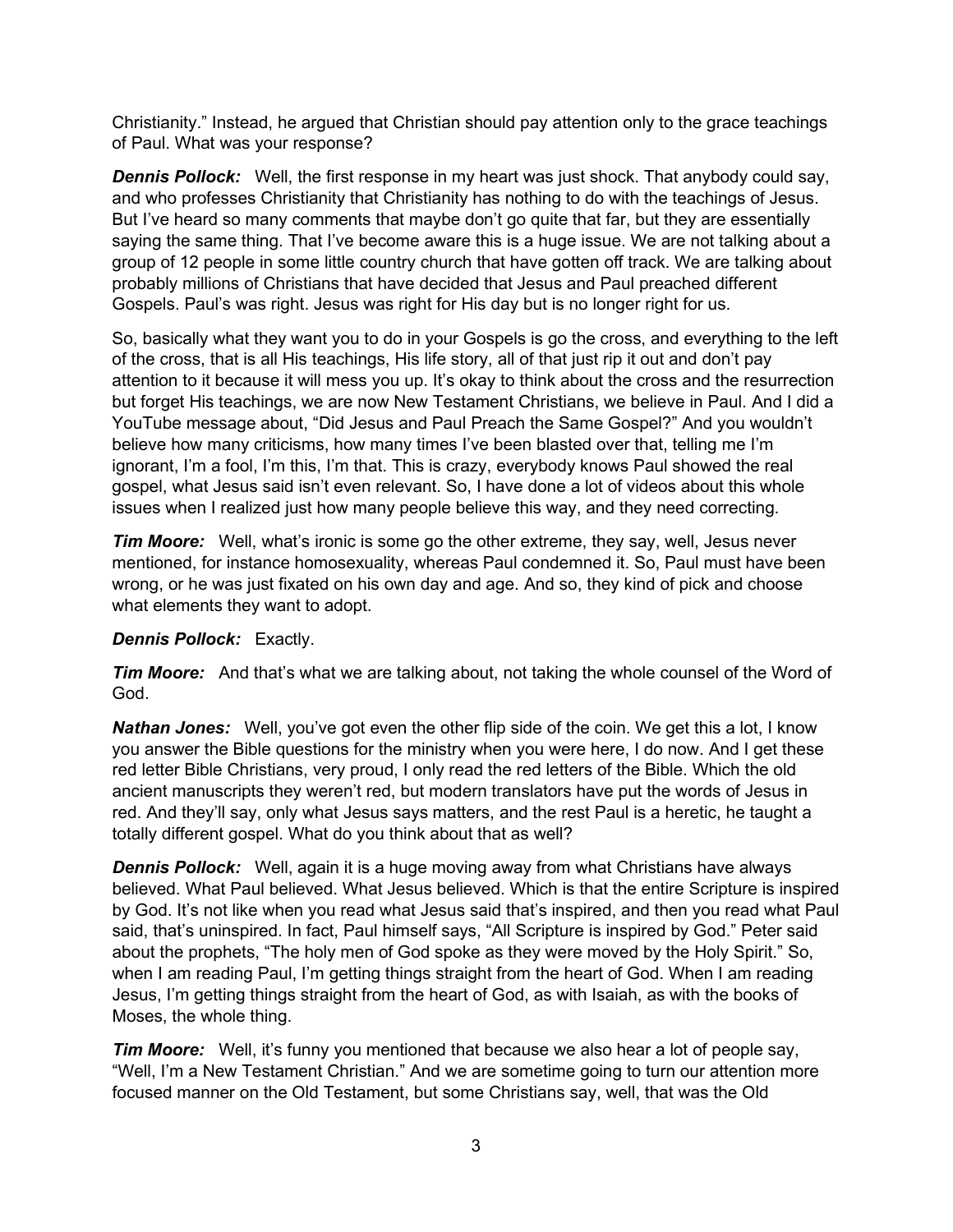Testament. That was a previous covenant that really doesn't apply to us. And so, they discount the entire Old Testament in favor of the New Testament. And we know that Christ came to fulfill the prophecies and Peter himself preached sermon after sermon that pointed to fulfilled prophecy as proof of Jesus being the Messiah.

*Nathan Jones:* I had to look this up because I was curious about this. Jesus said, "It is written," in other words He referred to the Old Testament 24 direct quotations, 78 indirect quotations, 26 exact quotations from the Pentateuch. He called the Old Testament the Scriptures, the Word of God, and the Wisdom of God. And He most, and I thought this was the most interesting, of all the books He quoted Exodus, Deuteronomy, Isaiah, and the Psalms were the most quoted. So, clearly Jesus didn't care about exactly His words, all His words, because He is the Trinity, and the Trinity wrote the Bible. So, the Old Testament, the New Testament, Paul, Revelation it's all the Word of God.

**Tim Moore:** And Jesus referenced all the way back to Genesis with regard to the role of men and women and their relationship in marriage. Well, many Christian teachers today that have gone to a misguided philosophy say, well, the God of the Old Testament was always angry and upset, He was full of wrath; but Jesus is full of grace and love. So, obviously there is a dichotomy. We do not believe that, so how would you answer those folks?

**Dennis Pollock:** Well, yeah, absolutely. It's not like there are two Gods; there is the Old Testament God and the New Testament God, it is the same God all the way through. He has provided forgiveness through Christ, absolutely. But He still gets upset about sin.

And you know, when I started to realize there were a lot of people that wanted the idea of Paul's gospel as they see it, but they didn't want to hear anything from Jesus, I began to think about why would somebody want to believe that?

You know usually we tend to believe what we want to believe, and there is a motive for it. Now, if you believe the whole scripture you're not allowed the luxury of believing what you want, you just have to believe what it says. But for a lot of these people who pick and choose they have a vested interest in wanting to believe this, but not that. Wanting to believe Paul but not Jesus.

So, as I thought about it, the conclusion I came to was Jesus was really tough about behavior, and their idea is, well, Paul says behavior does not matter. Paul says, just believe. You don't have to change. You don't have to be anything different than what you are. And obviously they like that idea. They like the idea that I can become a Christian and I don't have to change at all, because Paul said you just believe. But it's absolutely wrong for many different reasons, but one of them is, are you really reading Paul? Because Paul could be as tough as anybody about the lifestyle.

*Tim Moore:* Sure, he could.

*Dennis Pollock:* And he even said, "I declared that men should repent and turn to God and do works that befit repentance."

*Tim Moore:* Well, that goes in keeping with the whole idea of what we refer to as hyper-grace; the teaching that there is no need for repentance. That once you are saved you can do anything, hyper-grace covers you, and you don't have to have a penitent spirit, or a contrite heart ever again because all your sins are covered. And that's not what Paul would say.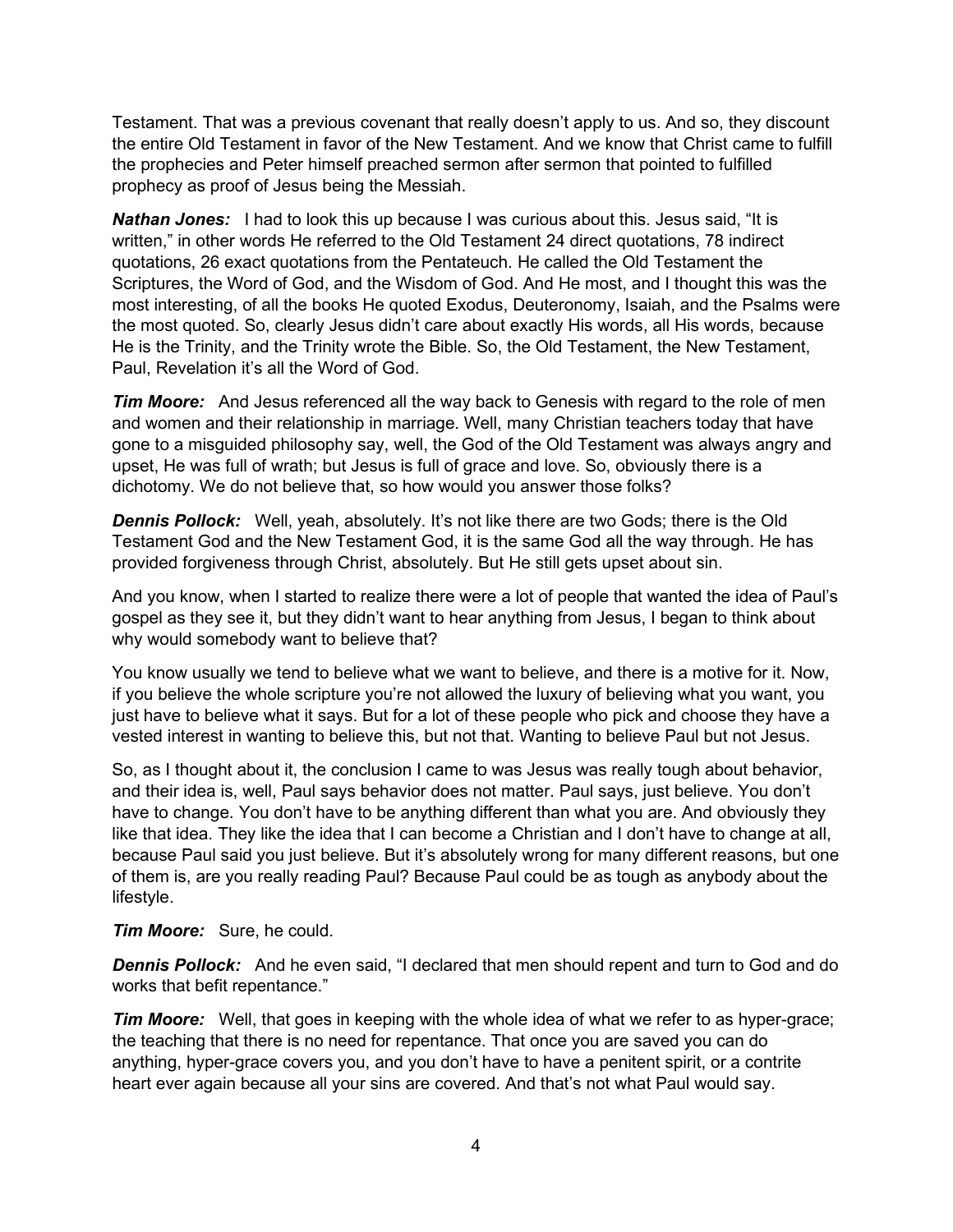**Dennis Pollock:** No. Let me just give a kind of illustration that may help people see how absurd this is. Let's imagine, now when I was young I went to a church where we had testimony meetings. I don't know if you've ever been in that kind of situation. People would get up and they would testify, here is what the Lord did for me, and here's how I got saved, and so forth.

So, let's imagine a testimony in a home group. There are maybe 20 people in the home and several new believers are getting up to share their story. And one of them gets up and says, "Praise God, Hallelujah. Jesus has saved me." Everybody else says, "Amen. Hallelujah!" He says, "Let me just tell you what the Lord did for me. Before I was saved I was a thief. And I would go into houses when people weren't home I would burglarize them. I would take their stuff and go." He said, "But, now I am born again." He said, "Well, of course they told me I didn't have to change, I could still just only believe."

*Tim Moore:* But I'm a Christian thief now.

*Dennis Pollock:* Yeah, exactly. "I am a Christian thief." So, after I steal all their valuables I leave a Gospel tract on the kitchen table. And everybody says, "Praise the Lord! Hallelujah." Another lady gets up she says, "Well, you know before I was a Christian I used to sleep around. I slept with almost all my coworkers. But now that I've been saved, well, I still sleep around, but I tell them, 'Jesus loves them at the end.'" I mean it's just ridiculous the idea that you don't have to change.

And back to Paul, you know if you look at for example Romans 5 it is all about grace, how we are justified by grace, justified by faith, and it's not of works. So, you know that fits with their idea. But if you look at Romans 6 he turns around and says, "Well, shall we just continue in sin that grace may abound?" He says, "God forbid, or certainly not." He says things like sin will not have dominion over you. You are not under law, but you are under grace. He goes on and on saying when you get born again you change; and if you haven't changed you haven't been born again.

#### *Nathan Jones:* Amen.

*Dennis Pollock:* James tells us faith without works is dead. He said the demons, you talk about believing God, he said the demons believe and they tremble. And I thought to myself, you know the demons in some ways are smarter than a lot of people who call themselves Christians. At least the demons tremble over the fact, they know they are not going to Heaven. But there are a lot of Christians they don't even tremble. It is like I will live like I want. I'll sleep around. I'll do this. I'll do that. All I have to do is believe. And they are going to be in for a shock because Jesus said, "People are going to come to me at the last day and say, 'Well, Lord, Lord, we've done all kinds of things in your name.'" He is going to say, "Depart from me, those of you that practice lawlessness, or work iniquity.

*Tim Moore:* I did not know you. Well, stay tuned as we return for more conversations with Dennis Pollock.

### **Part 2**

*Nathan Jones:* Welcome back to our interview of Dennis Pollock regarding the rapidly increasing apostasy in the Church today. Well, one of the rapidly increasing apostasies I hear a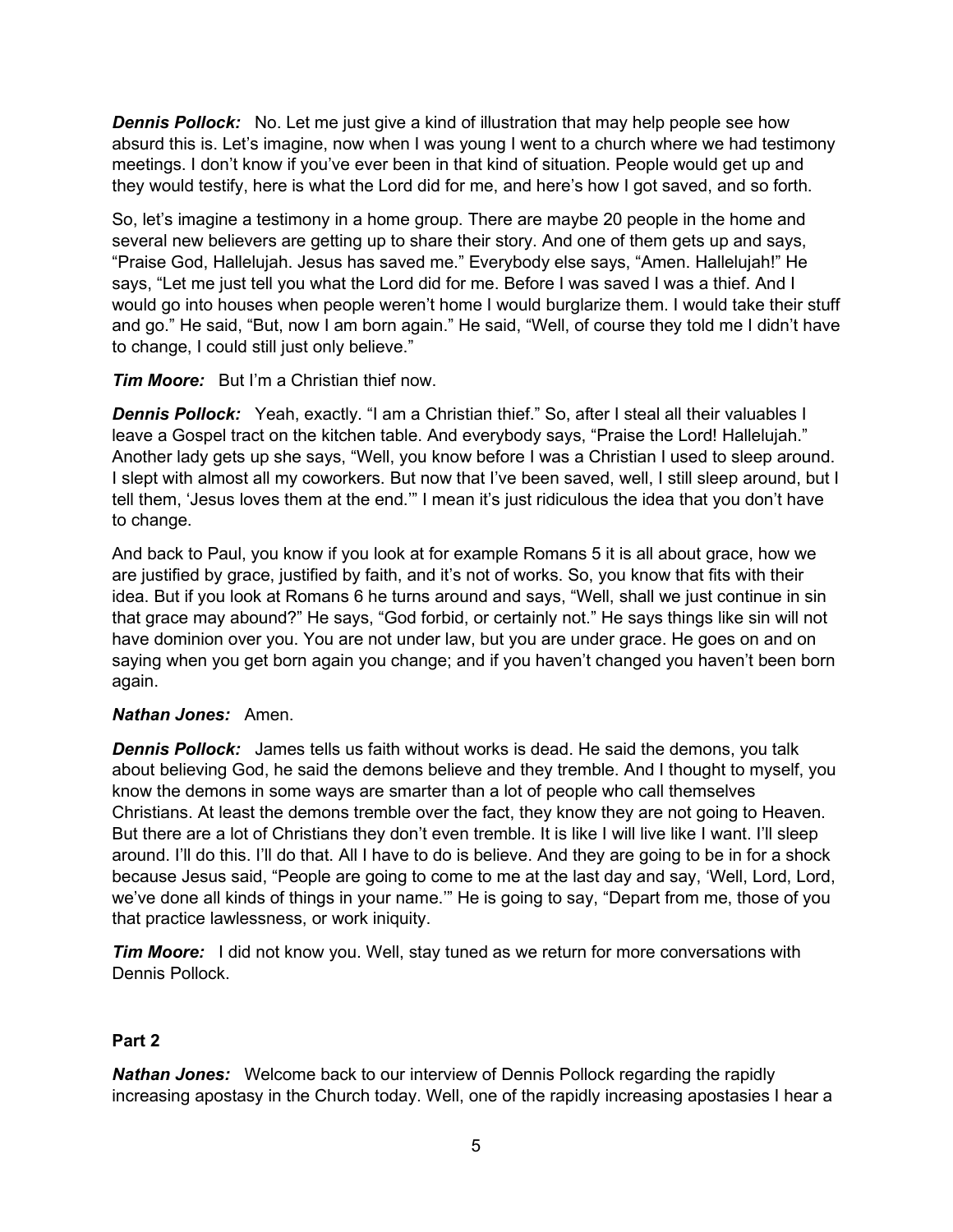lot from say Donald Dolmus down in Nicaragua and other people who are related to the ministry, especially in South and Central America is the health and wealth gospel. This idea of prosperity theology. Do you believe that God has created us to live healthy, wealthy, and wise at all times?

*Tim Moore:* Our best life now?

*Nathan Jones:* Best life now, yes.

*Dennis Pollock:* Well, no I don't. I mean if I get sick I'm going to pray for healing, and I'm going to trust the Lord for healing.

#### *Nathan Jones:* Absolutely.

**Dennis Pollock:** But I'm not going to tell you there haven't been seasons in my life where I haven't felt good, and where I've had to go to the doctor. And you look at Job and he went through a season where he was miserable, in his health, in his finances, he lost almost everything including his children.

So, we go through seasons in life that are not fun. And if you think once you get saved you can just believe God with all your heart and you'll never have a health issue again, you'll never go through struggles financially. Well, you are living in a fantasy world. And the answer for that is just live life for awhile and you'll find that. It amazes me people can cling to that when your own life testifies against it. We all struggle with different things.

That being said, I don't believe God wants us to be dirt poor all of our lives and to struggle. You know David said, "I've never seen the righteous forsaken, nor seen begging bread." If I lose a job I am going to believe God for another job. But that's one of the keys is you work, and you make money. You know the Bible teaches about being responsible, being financially responsible, working hard. Anybody who does that they will tend to prosper more than the lazy person who never works, and never uses any kind of financial wisdom.

### *Nathan Jones:* Absolutely.

*Tim Moore:* The heresy that blends into that ideology though is the belief that if you are suffering whether health or financially, then you are being punished for some sin. And the Lord Himself made it very clear, why was the young man born blind, was it his fault or his parents' fault? He said, "No, no, it's so the power and the glory of God could be manifested through Him." Sometimes we are given opportunities to manifest the power and glory of God even in our circumstances which for a time seem down and out, but are we making ourselves available to be glorifying of God and bring Him honor.

*Nathan Jones:* Absolutely. And I think Jesus lambasted that with His teaching in Mark 10:21, "One thing you lack," he told this rich man, "go your way, sell whatever you have and give to the poor and you will have treasure in Heaven, and come take up the cross and follow Me." Taking up the cross means suffering life in this life but eternal rewards in Heaven. So, it's funny that a lot of these health and wealth gospel guys end up getting sick and dying anyway, so where is their theology there?

### *Dennis Pollock:* Yeah.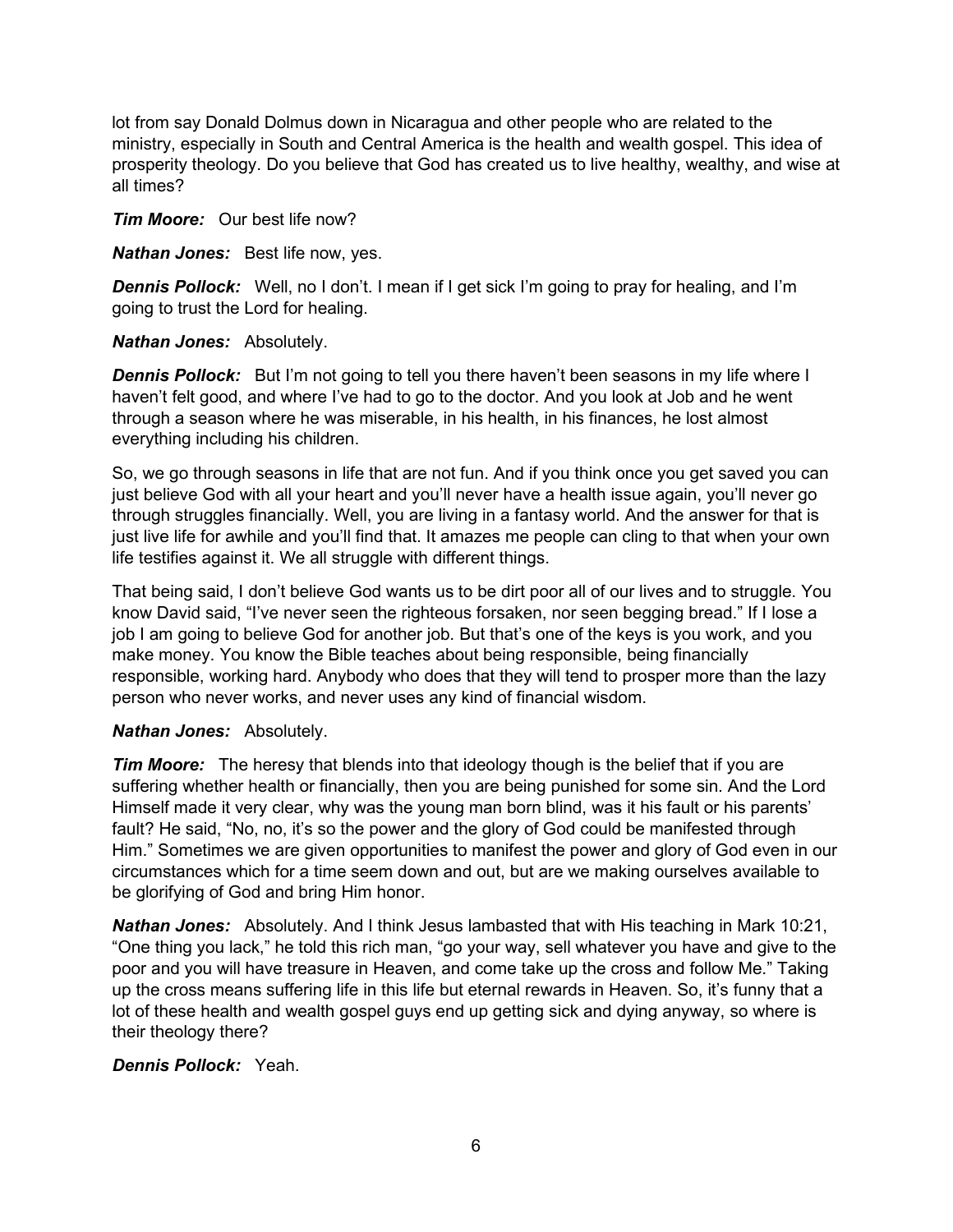*Tim Moore:* Well, another thing that we touched on previously, Dennis is the idea that we have even heard from major evangelical pastors claiming that the Old Testament has been replaced, it has no relevance to modern Christianity. And one of the best known teachers recently said that he has discovered that God is never upset, or angry with anybody because Jesus took on the wrath of God for the whole world, so God no longer is mad about anything. There is no wrath to be poured out. Obviously, an unbiblical attitude. What is your thought?

**Dennis Pollock:** When I read this particular teacher's article about it. And thought this guy has been on TV for years. He's got his own Bible college. I was thinking, what Bible is he reading? The wrath of God doesn't disappear when you flip from Malachi to Matthew. And when you read Revelation. One of the statements this guy made was, "If God ever judges America He's going to have to apology to Jesus." In other words, Jesus so took everybody's sins that it would be a sin against Jesus for God to judge any nation, or any group of people. Well, that is ridiculous, the whole book of Revelation is about the pouring out of God's wrath. But not only that the Apostle Paul says to the sinner you're storing up wrath. In the day of wrath in Revelation are the righteous judgment of God. And Paul says, "Therefore knowing the terror of the Lord we persuade men." I mean we could give scripture after scripture.

*Tim Moore:* John the Baptist said, "That he who believes in the Son has eternal life. But he who does not believe will not see life." Believe in the Son.

*Nathan Jones:* John 3:36.

*Dennis Pollock:* Yeah.

*Tim Moore:* Because the wrath of God abides on Him. If you reject Jesus Christ the wrath of God abides on you.

#### *Dennis Pollock:* Yeah.

*Tim Moore:* It could not be any clearer than that.

*Dennis Pollock:* Yeah, the word abide means remains. So, what that means is if you are not going to receive Christ, then when you get up in the morning the wrath of God is on you. When you go to bed at night the wrath of God is on you. You are living in the wrath of God when you die, you'll pay the price for it.

So, again, it's almost shocking to me to see how far off people drift. And the only thing I can conclude is they have learned a pet set of doctrines that are not even right, and they hang around other preachers that preach those doctrines. They don't really dig into the Word, and therefore they come to believe it with a certainty just because they've heard it so many times from so many people, who heard it from the same group of people, who heard it from the same group of people.

But open the Bible and find out what the Bible says, and you can easily dispel. I mean you don't have to be a theologian to see that's wrong. Anybody, just open the Bible read through the New Testament one time. Take out a notebook and start writing down how many times it refers to God's wrath, God's judgment, God being upset. Revelation 2 and 3 Jesus is saying to the Church, "I don't like what you are doing. If you don't repent I'm going to take your lampstand away. If you don't repent I'm going to kill some of the people in your church." Jesus is hot. He's upset in Revelation 2 and 3 with some of the churches, not all.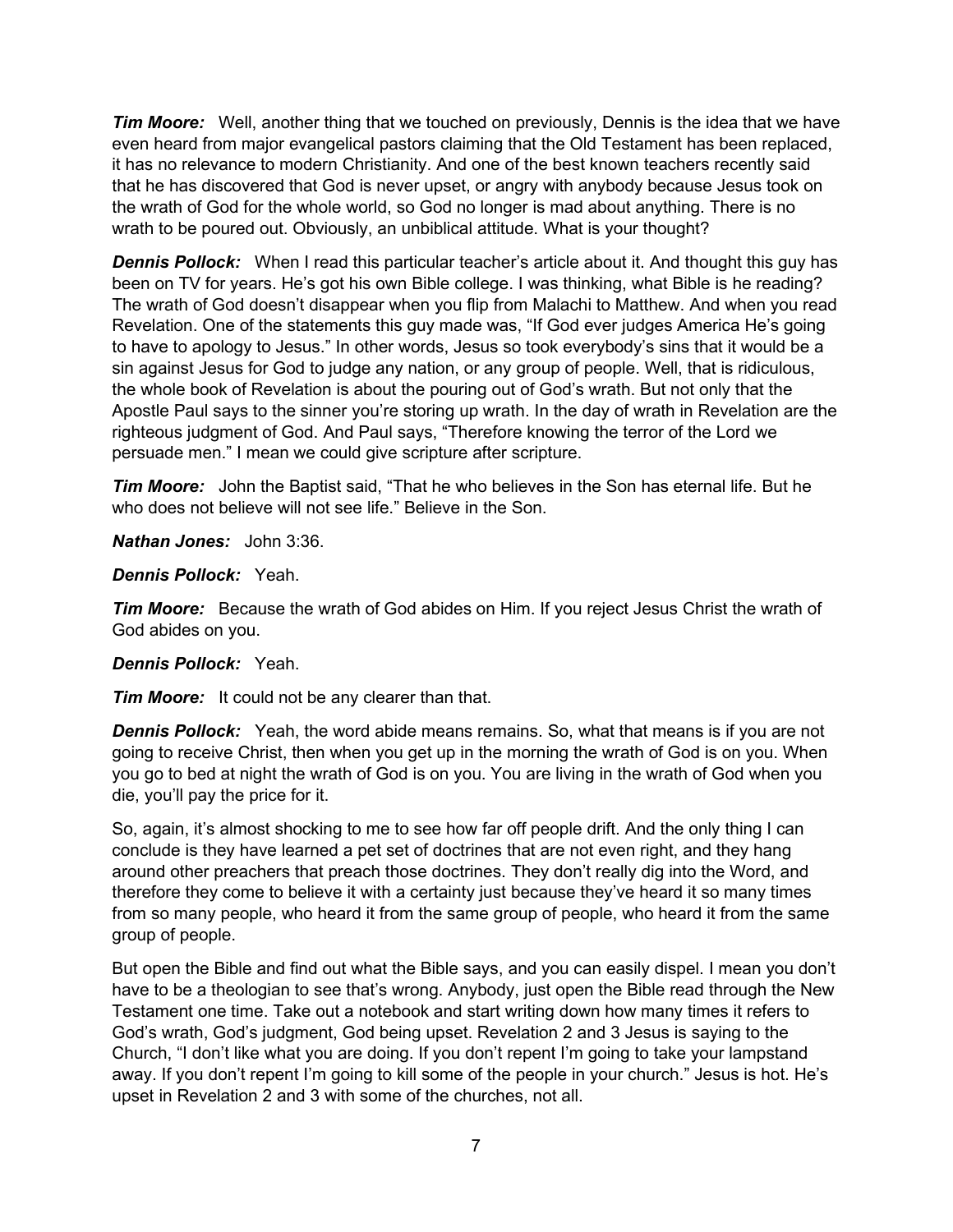But clearly, you know some people think, okay as a New Testament Jesus you've got this Jesus shield, you hold it up and then you drink your whiskey, and you know you do all your evil stuff, and all God can see is Jesus because you've got your Jesus shield up. But when you read Revelation 2 and 3 where Jesus says, "I don't like this. I don't like that. You better repent." And every time when He writes to those churches, the very first statement He makes is, "I know your works." In other words, I can see right through your Jesus shield, and I can see what you're doing.

*Tim Moore:* Jesus is not a shield so much, as He comes within us and transforms our hearts, which permeates our entire being. And that is how we are to live out our faith.

#### *Dennis Pollock:* Right.

*Nathan Jones:* Well, plus our sins are what put Jesus on the cross. So, why would we want to continue living in sin? That would be like you marry your wife, you love her, you cheat on her, you apologize, but you keep doing it over and over again. You take that grace she gave you and keep throwing it back in their face. And they treat Jesus' sacrifice on the cross, and His grace with contempt.

#### *Dennis Pollock:* Yeah, they sure do.

*Tim Moore:* One of the things that we have seen, and there was a pastor in Nashville, Tennessee just recently that announced that the Bible is not the Word of God. He said, "It is Man's record of His search for God, and therefore it is full of myth, legend and superstition." That is a quote. I can't imagine a pastor of an actual Christian church making that statement, but he did.

And yet, I'm reminded that in the Old Testament the prophet Amos made this statement in chapter 8, verse 11, he said, "Behold the days are coming," declares the Lord, "when I will send a famine on the land, not a famine for bread, or thirst for water, but rather for hearing the words of the Lord. People will stagger from sea to sea, and from the north even to the east; they will go to and fro to seek the word of the Lord. But they will not find it." And with ministers such as this it seems we have arrived at yet another season of famine of the Word of the Lord.

**Dennis Pollock:** Well, yeah, you're right and there is an irony to this because when in the history of the world have there ever been more Bibles available, Bibles being sold, Christian Bible software, Christian television, Christian this, Christian that? All of this stuff, and yet with all the Christian resources that are available we seem to be as ignorant as ever. And I think the reason is maybe some people depend more on their particular favorite group of preachers than they do actually opening the Bible up and reading it.

And there is something to be said about just reading the Bible. Start to finish, and when you get done start it again. And when you do you start to take on the attitudes, the values. And we talked about drift earlier, and that's really kind of the essence of apostasy is drifting away from truth. You know when I open up my Bible and read it, it is fundamentally unchanged from the Bible my dad used to read it 50-60 years ago. And when he was reading it, it was the same Bible that people read a 100 years before that, the Bible doesn't drift. The words stay the same. The concepts stay the same. We've got a few new versions, but the concepts are literally unchanged.

*Tim Moore:* Yes, they are.